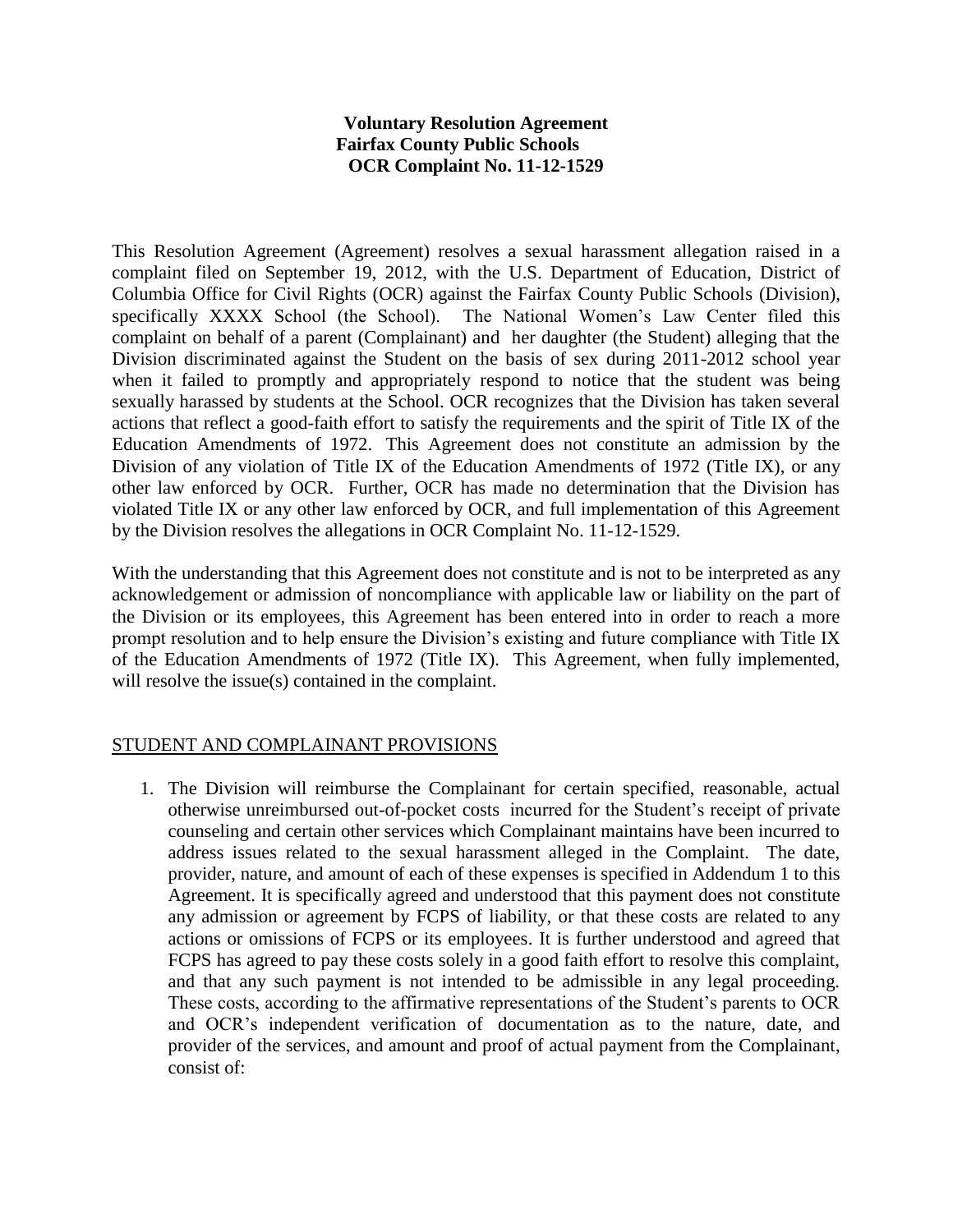- a. Counseling services received, including inpatient counseling, that Complainant maintains are related to sexual harassment alleged in the complaint, incurred from November 21, 2011 through March 1, 2013. The total amount of reimbursement for these charges will equal \$5,750, as provided in Addendum 1, and will not include any future medical or counseling costs.
- b. Certain other services during the period from February 10, 2012 through March 1, 2013, during the traditional school year while the student was on homebound. The total amount of reimbursement for these charges will equal \$2,131.70, as provided in Addendum 1, and will not include any future costs.

**REPORTING REQUIREMENT:** Within 90 days of the signing of this Agreement, the Division will provide OCR with documentation showing that it has complied with this section of the Agreement.

- 2. Within 10 calendar days of the date of this agreement, the Division will notify the Complainant in writing that:
	- a. It is reviewing its determinations regarding whether a sexually hostile environment occurred while the Student was enrolled at the School during the 2011-12 SY.
	- b. It is inviting the Student to return to school in the Division and will ensure, through the pupil placement process, that the Student has the opportunity to be enrolled at a school at which none of the alleged harassers who have been identified by OCR to counsel for the Division is enrolled. Since the Student was receiving services under an IEP at the time she withdrew from the Division, the Division will timely reevaluate the Student and, if appropriate, offer a new IEP and educational placement. Pending that reevaluation, the Student will receive educational services pursuant to her last agreed-upon IEP dated August 29, 2012. Should the Student and Complainant seek pupil placement at a school other than the Student's then-current base school pursuant to FCPS Reg. 2230.12, part IV, the Division will make all reasonable efforts to accommodate such a request, and if unable to accommodate the Complainant's placement request will provide documentation to OCR of the reason therefor. In its notice to the Complainant, the Division will also include an offer to the Complainant to provide interim measures while the Division is reinvestigating the alleged sexual assault, if the Student is attending a Division school during such period, such as ensuring that the Student is separated from the alleged harassers and designating a school employee to provide daily check-ins with the Student to ensure that she feels comfortable and to whom she can report any concerns of harassment.
	- c. The Division's Title IX Coordinator will ensure that an adequate safety plan is put in place and implemented for the Student.

**REPORTING REQUIREMENT:** Within 15 calendar days of the date of this agreement, the Division will provide OCR with documentation of the notice to the complainant required in this provision.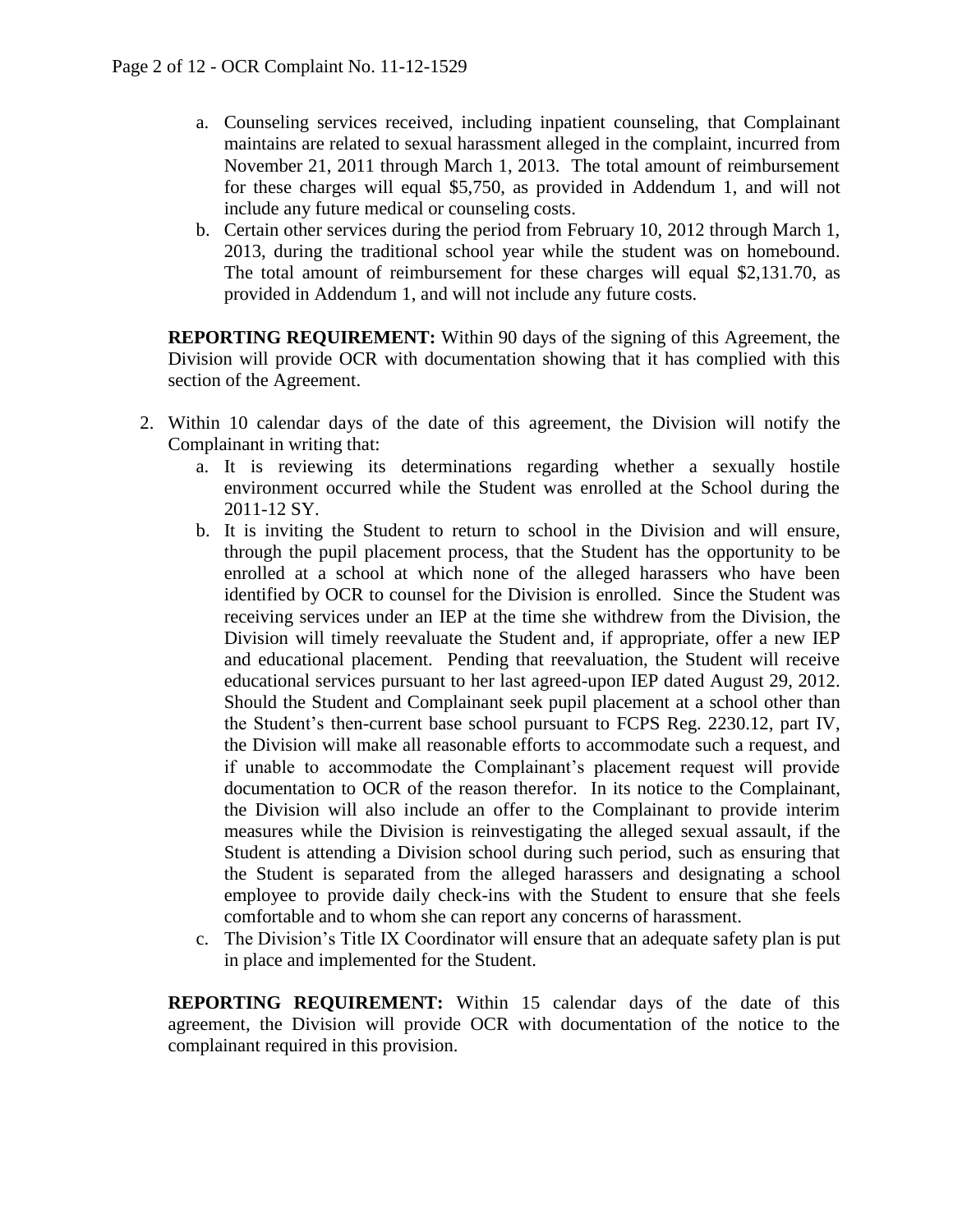Should the Complainant decide to return to a school in the Division, within 15 calendar days of the Student's return, the Division will provide OCR a copy of a safety plan for the Student with the name and title of each individual responsible for implementing each part of the plan.

3. Within 60 calendar days of the date of this agreement, the Division will conduct a prompt and equitable further investigation of the alleged sexually hostile environment at the School while the Student was enrolled at the School during the 2011-12 SY. The Division's investigation will include a review of the alleged sexual assault at issue in the instant complaint, the opportunity for the Student and her parent to present witnesses and other evidence, a review of the disciplinary file for each accused student to determine whether other students have made allegations of unwelcome conduct of a sexual nature against the accused, an interview of each of the accused students, and interviews of all witnesses; will be documented; and will be maintained in a central database or location within the Division (see item 3.e. of the Policies and Procedures section below). The review will take into account all allegations of unwanted conduct of a sexual nature, such as spreading sexual rumors or sexual name-calling, and will include a determination as to whether the alleged sexual assault contributed to the alleged sexually hostile environment at the School. The Division will provide written notice to the parties of the outcome of the investigation and the steps it will take to prevent the recurrence of any discrimination and to correct any hostile environment created at the School.

**REPORTING REQUIREMENT:** Within 15 calendar days of the conclusion of its investigation, the Division will provide OCR with documentation of its investigation including interview notes, investigative reports, written findings, and records of any corrective action taken, including any disciplinary action.

4. Within 15 calendar days after OCR approves the Division's investigation and any proposed remedies (such as counseling or discipline for the accused harasser or counseling or compensatory education for alleged victim), the Division will provide written notice to the parties of the outcome of the investigation and, if appropriate, of any steps it will take to prevent the recurrence of discrimination and to correct the hostile environment created at the School.

**REPORTING REQUIREMENT:** Within 15 calendar days of the notice provided to the Complainant, the Division will provide OCR a copy of the written notice.

# ANTI-HARASSMENT STATEMENT

By September 2, 2014 or sixty days after the signing of this agreement (whichever occurs later), the Superintendent will issue a statement, in a form including but not limited to the content in Exhibit A, to all Division students, parents and staff via e-mail that will be posted in prominent locations at the Division's schools, and published on schools' and the Division's website, stating that the Division does not tolerate acts of sexual or gender-based harassment. The statement will encourage any student who believes he or she has been subjected to sexual or gender-based harassment to report the harassment to the Division and note the Division's commitment to conducting a prompt investigation. The statement will include the appropriate contact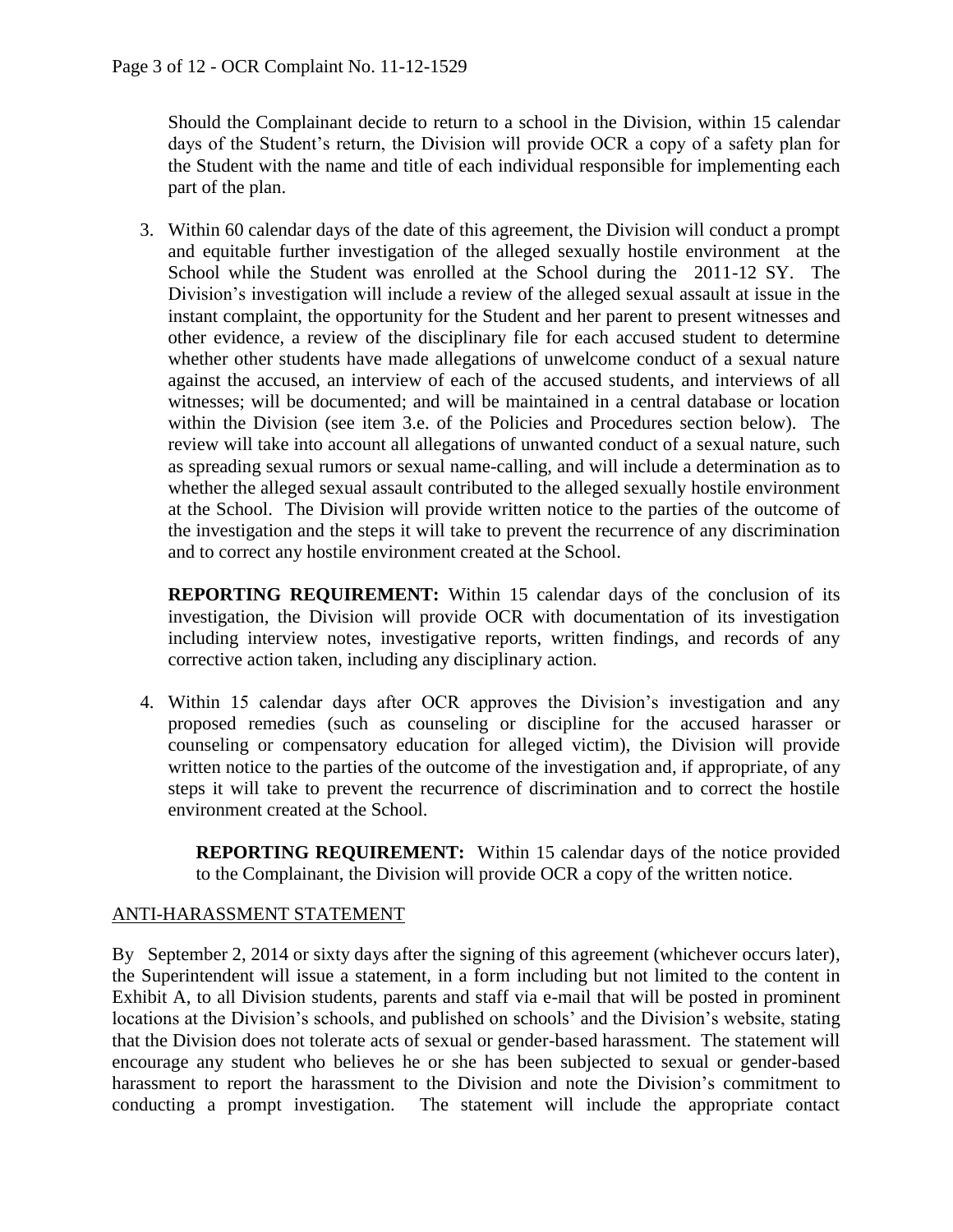information for the designated staff member to whom students and parents may report allegations of harassment. The statement will indicate that counseling and educational resources will be available to both students who are harassed and students found to have engaged in acts of sexual or gender-based harassment; it will also warn that harassers may be disciplined including, if circumstances warrant, suspension or expulsion. The statement will encourage students, parents and Division staff to work together to prevent sexual and gender-based harassment. The Division will distribute this statement in languages other than English, as necessary.

**REPORTING REQUIREMENT:** By September 17, 2014, the Division will provide a draft of the anti-harassment statement to OCR for review and approval. Within 5 days of OCR's approval of the anti-harassment statement, the Division will issue the statement as required in the immediately preceding provision, and provide OCR with links to the policy posted on school and Division web sites and documentation that parents, students and staff received the statement.

## POLICIES AND PROCEDURES

- 1. By August 31, 2014, or within 30 days of approval of its proposed procedures by OCR as provided below, in consultation with the Mid-Atlantic Equity Center (MAEC) or another OCR- approved consultant, who may be a staff member of the Division, with expertise in addressing sexual harassment and sexual violence in a K-12 setting (Equity Consultant), the Division will review Regulations 4950.3 (Human Resources, Equity and Compliance, Sexual Harassment), 4952.1 (Human Resources, Equity and Compliance, Investigation of Complaints of Discrimination or Harassment Based on Race, Sex, Color, Religion, National Origin, Age or Disability, and 2601 (Student Rights and Responsibilities) to determine how to appropriately reinforce that these regulations provide for prompt and equitable resolution of allegations of sex discrimination, including sexual harassment and gender-based harassment as required by Title IX. The Division will revise these regulations as necessary or develop a new procedure applicable to allegations of student-to-student sexual harassment to, at a minimum, provide for:
	- a. The definition of sexual and gender-based harassment;
	- b. Notice and scope of the procedures, including who may file and who is subject to the procedures;
	- c. To whom an allegation of sexual or gender-based harassment should be addressed, including name, title, and contact information;
	- d. Mandatory reporting by teachers, administrators, and staff of alleged sex discrimination of which they become aware, including sexual harassment;
	- e. Reasonably prompt timeframes for all major steps in the procedure;
	- f. Adequate, reliable, impartial investigation;
	- g. Interim measures pending the outcome of an investigation;
	- h. Protection against retaliation;
	- i. Confidentiality;
	- j. An assurance that the Division will take steps to prevent the recurrence of any sexual and gender-based harassment and correct its discriminatory effects on the complainant, and others if appropriate, and eliminate any hostile environment;
	- h. Written notice to the parties of the outcome of the investigation;
	- i. If the process includes an appeal, equitable appeal rights for the parties;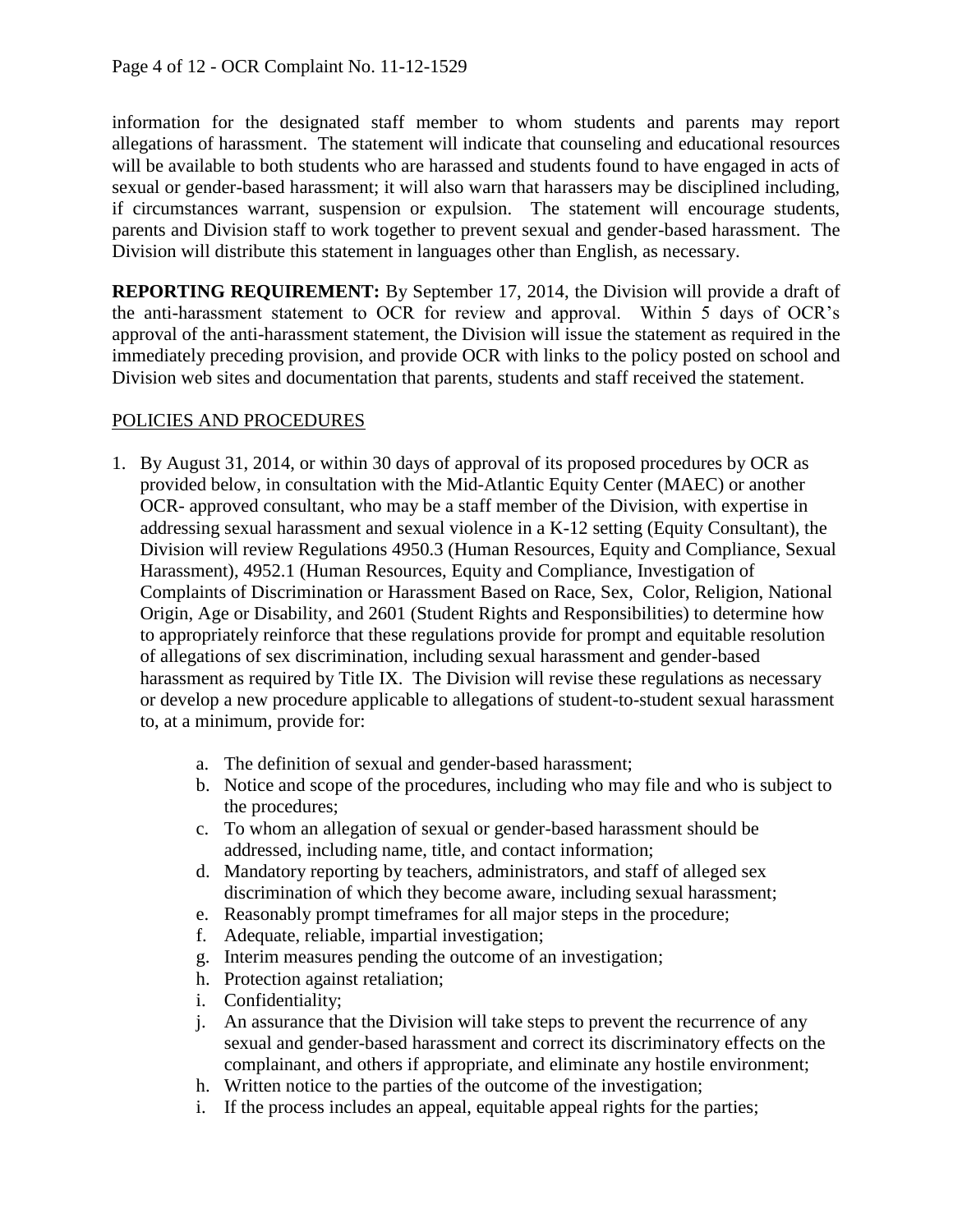- j. The Name, title, and contact information at each school in the Division for the individual designated to answer questions related to the Division's Title IX policy and procedures.
- k. The Name, title, and contact information for the Division's Title IX Coordinator.

**REPORTING REQUIREMENT:** No later than thirty days after the signing of this agreement, the Division will provide OCR with its proposed procedure for review and approval.

2. Within 30 days of OCR's approval of the sexual harassment procedure as provided in item 1 above, the Division will widely publicize the policy and procedure by sending written notification to students, parents, and employees; at the next regular printing of publications directed at students and parents, publishing the policy and procedure; and posting a link to the policy and procedure in an easily accessible location on the Division's web site. In so doing, the Division will ensure that there is a clear explanation, including cross-referencing related policies and procedures, for how a parent or student may file a complaint of sexual harassment in the Division and what the procedure will be if a parent or student does so.

**REPORTING REQUIREMENT:** Within 15 days of finalizing the policies and procedures, and publicizing them pursuant to the preceding paragraph, the Division will submit to OCR documentation that it has publicized these policies and procedures, including an email link to its website evidencing publication of the policies and procedure and a copy of the written notice to students, parents and employees.

- 3. By no later than sixty days after the signing of this agreement, in consultation with the Equity Consultant, the Division will develop a written procedure for its staff on how to investigate and respond to complaints of sexual and gender-based harassment. The procedure will include:
	- a. The definition of sexual and gender-based harassment;
	- b. A clarification that mediation is not an appropriate approach for resolving complaints of sexual and gender-based harassment unless it is mutually agreeable and the allegations do not involve complaints of assaults and other sexual violence;
	- c. A statement that the Division's obligation to respond to complaints of sexual and gender-based harassment does not change when the alleged student victim withdraws or graduates from the Division;
	- d. A process for investigating and documenting sexual and gender-based harassment allegations, including how to conduct interviews with the alleged harasser, victim, and other witnesses; the responsibility to keep the parties informed about the status of the investigation; the implementation of any interim measures; the standard for determining whether harassment occurred; and notifying the parties of the outcome;
	- e. A direction to follow the investigative procedure regardless of whether the alleged harassment is also being investigated by a law enforcement agency, unless the factfinding process would impede the law enforcement investigation; in such cases the Division will implement appropriate interim steps to provide for the safety of the victim and the school community and the avoidance of retaliation; the Division will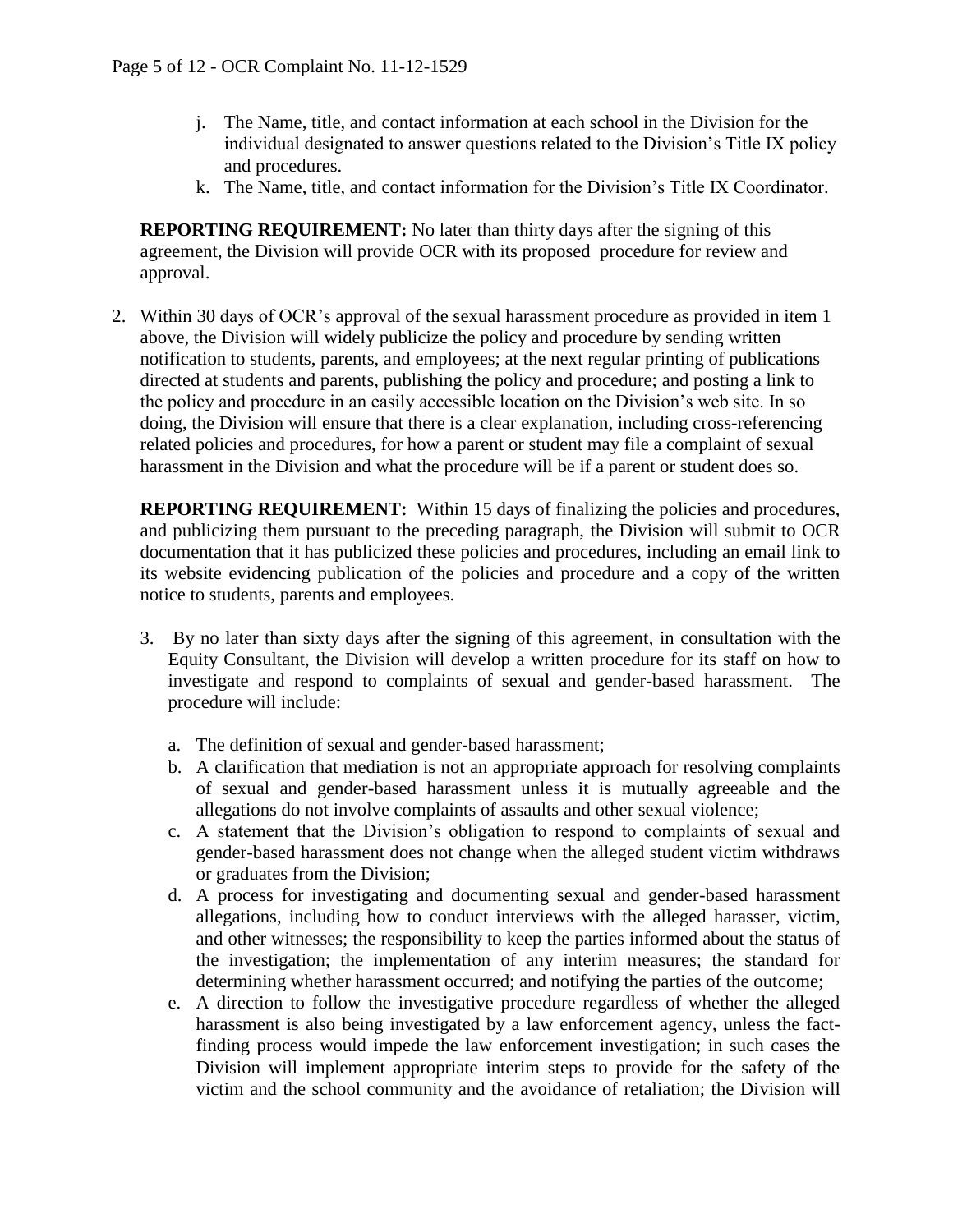promptly resume its Title IX investigation as soon as notified by the law enforcement agency that it has completed the evidence gathering portion of its proceeding;

- f. A plan, outlining steps and associated time frames, for the creation of a centralized database in the Division in which documentation of Division investigations and outcomes of sexual and gender-based harassment allegations are compiled and maintained (the Plan);
- g. The creation of an interim system of centralized data collection that documents Division investigations and outcomes of sexual and gender-based harassment allegations. The Division will implement this interim system until the plan required in provision 3.f. is fully implemented and the centralized database operational.
- h. The steps necessary to ensure that the school environment is free from harassment, including disciplinary measures for the harasser, remedies for the victim (such as counseling, expunging disciplinary records, tutoring services, and separating the students), and environmental measures for the student body; and
- i. The Division personnel (by name and title), including that of the Title IX Coordinator, responsible for coordinating schools' responses to complaints of sexual and gender-based harassment.

**REPORTING REQUIREMENT**: By August 31, 2014, the Division will provide OCR with its proposed Plan, referenced in Provision 3.f., and a description of its interim system, referenced in Provision 3.g., for OCR's review and approval.

**REPORTING REQUIREMENT:** By August 31, 2014, the Division will provide OCR with its proposed procedure for OCR's review and approval.

- 4. Within 15 days of OCR's approval of the procedure, the Division will post this procedure on its website and distribute this procedure to the Title IX Coordinator, all administrators, and any individuals responsible for investigating and/or responding to sexual and genderbased harassment complaints.
- 5. Immediately upon OCR's approval of the Plan interim system referenced in Provision 3.g., the Division will begin implementation of the Plan and the interim system.

**REPORTING REQUIREMENT:** Within 30 days of OCR's approval of the procedure, the Division will provide documentation to OCR that it posted this procedure on its website and distributed this procedure to the Title IX Coordinator, all administrators, and any individuals responsible for investigating and/or responding to sexual and genderbased harassment complaints.

**REPORTING REQUIREMENT:** Within 30 days of OCR's approval of the Plan, and every 60 days thereafter, the Division will provide OCR with a status update on implementation of the Plan.

6. By August 31, 2014, the Division will ensure that its description of the Title IX Coordinator's responsibilities and training requirements, if it already has one, include, at minimum, the coordination of investigations of all Title IX complaints, and regularly developing and participating in activities designed to raise awareness in the Division's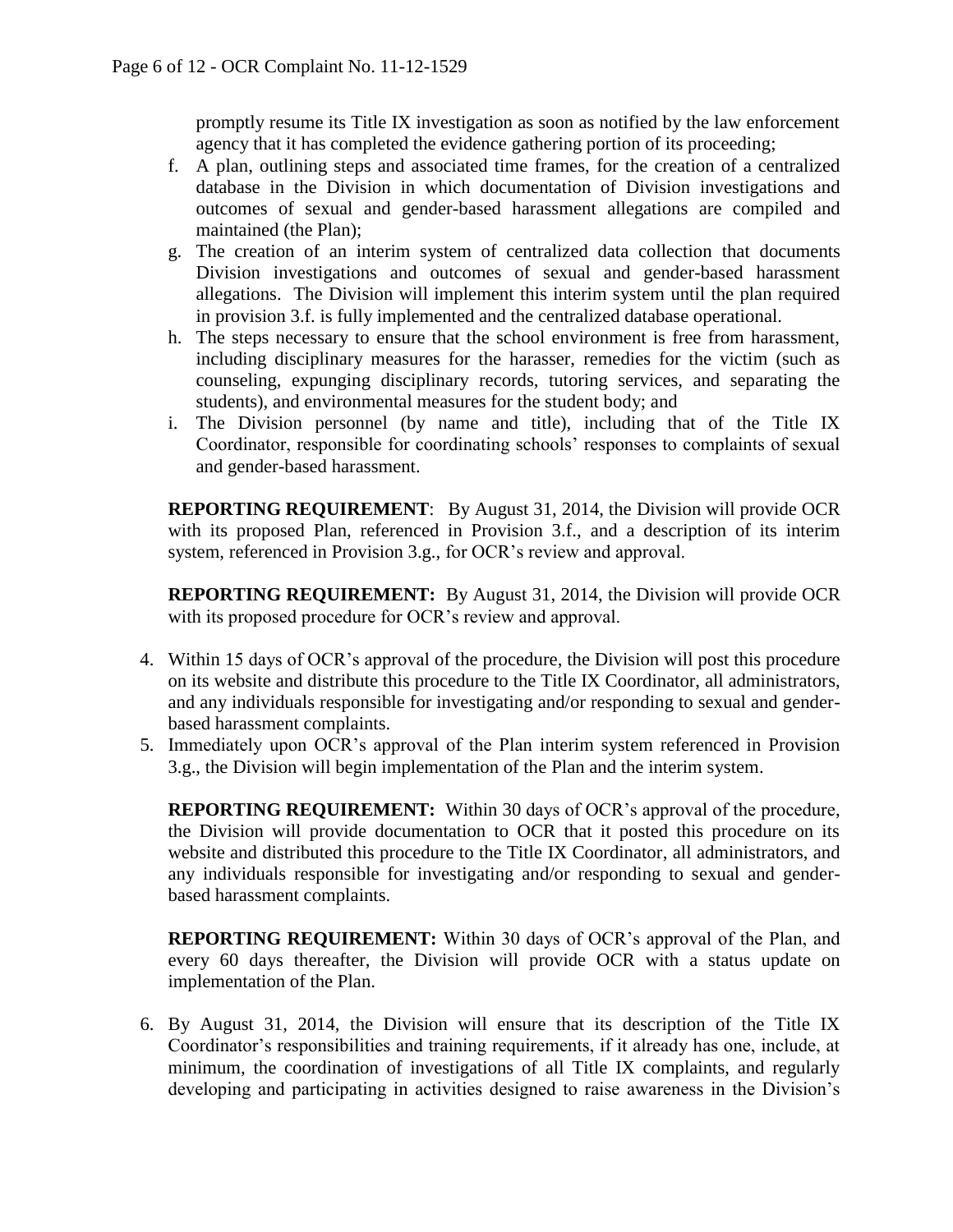community about student-to-student sexual and gender-based discrimination and harassment. If the Division does not already have such a description, the Division will develop one. If the Division decides to designate these responsibilities to another employee, it will make clear the scope of each designated individual's duties and will ensure that the Title IX Coordinator has ultimate oversight responsibility over such issues.

**REPORTING REQUIREMENT**: By September 15, 2014, the Division will provide OCR with documentation that it has implemented this item, including the name and title of the Title IX Coordinator or designee(s) and a copy of the job descriptions and training requirements for the position(s) for review and approval.

**REPORTING REQUIRMENT**: Within 15 days of OCR's approval of the Title IX Coordinator's description, the School will provide OCR with documentation that the Division's Title IX Coordinator has met these requirements.

### EDUCATION AND TRAINING

1. Prior to the beginning of the 2014-2015 school year, the Division will, through OCR and/or the Equity Consultant, and in conjunction with its own staff at the Division's option, provide mandatory Title IX training (including training on sexual and genderbased harassment, how to conduct and document a sexual harassment investigation, the appropriate standards to determine whether a sexually hostile environment exists and how to formulate any corrective actions) to its Title IX Coordinator and all other Division personnel involved in processing, investigating, and/or resolving complaints of sexual harassment, specifically principals and assistant principals, or who will otherwise coordinate the Division's compliance with Title IX.

**REPORTING REQUIREMENT**: By September 30, 2014, the Division will provide OCR with a copy of the sign-in sheets or other written verification that the abovedescribed training has occurred and the names and titles of those who attended.

- 2. By the end of the first semester of the 2014-15 school year, and annually thereafter, the Division will develop, with the assistance of the Equity Consultant, and provide Title IX training to all Division instructional, paraprofessional, and counseling staff. At a minimum, the training will include:
	- a. guidance to increase awareness of what constitutes sexual harassment and genderbased harassment, among students or involving a student victim, including the hostile environment theory;
	- b. A review of the Division's responsibility under its own policy and Title IX to address allegations of harassment, including specific guidance on the School's grievance procedures, what constitutes sexual and gender-based harassment, the Division's responsibility for responding to sexual harassment whether or not a grievance is filed and regardless of whether the actions are potentially criminal in nature, how to report possible harassment, and how to respond to sexual harassment when a student is no longer enrolled in the School; and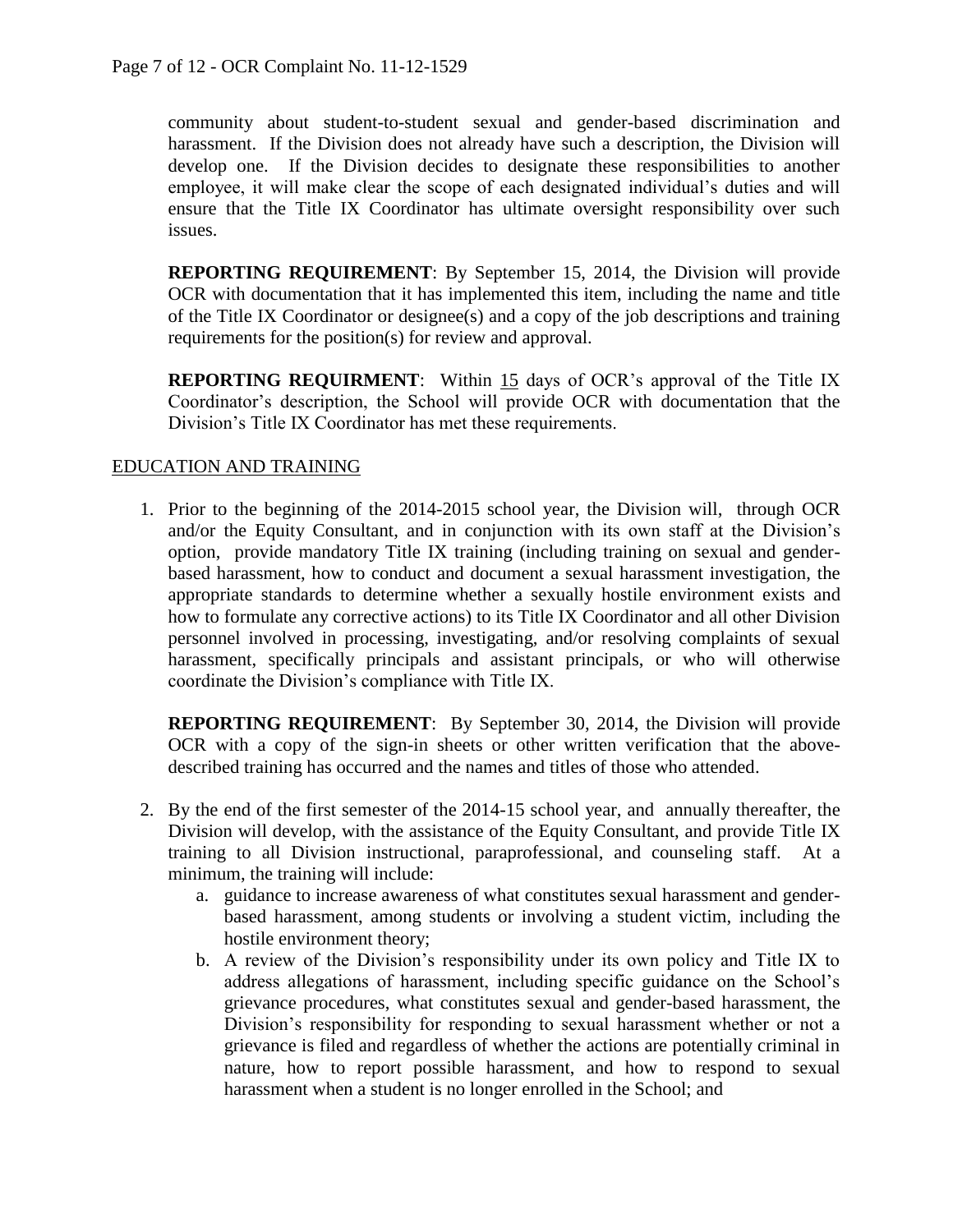c. Notice that failure to respond appropriately to notice of sexual harassment violates the Division's policy and federal law.

**REPORTING REQUIREMENT:** Within 45 days of the training described in Item #1 above, the Division will schedule the trainings described in Item #2 above. Within 30 days of scheduling each training, the Division will provide OCR with the name and qualifications of the trainer and an outline of the training content for OCR approval. Within 30 days of the completion of each training, the Division will provide copies of sign-in sheets or other documentation of participation from each training session.

3. The Division, in consultation with the Equity Consultant, and consistent with applicable law, will continue its efforts to provide ongoing age-appropriate student education at all grade levels designed to increase awareness of sexual and gender-based harassment, inform students of the consequences of sexual and gender-based harassment, explain to students what they should do if they believe they or another student is being harassed based on sex/gender, and encourage students to report sexual harassment. The education materials will use age-appropriate terminology and the instruction will promote sensitivity to and tolerance of the diversity of the student body, and will specifically address harassment issues related to sex and gender.

**REPORTING REQUIREMENT:** By September 2, 2014, the Division will provide OCR with copies of the curriculum at each grade level or the name and description of the education materials that it intends to provide, for review and approval. At the same time, the Division will provide OCR with an estimate of the times during the 2014-2015 school year when the instruction will occur. Within 60 days of receiving OCR's comments, the Division will provide OCR with a schedule for the preparation of any additional curriculum or instruction that may need to be developed and then provide these materials for OCR's review and approval in accordance with this schedule. As the additional curriculum and instructional materials are approved by OCR and the Division, they will be provided to Division students.

**REPORTING REQUIREMENT:** Within 60 days of OCR's approval of the Division's education materials, the School will begin to implement the curriculum or education referenced in the foregoing paragraphs. The Division will provide student education during each successive year. By June  $30<sup>th</sup>$  of the 2014-2015 and 2015-2016 school years, the Division will provide confirmation to OCR that the sessions occurred.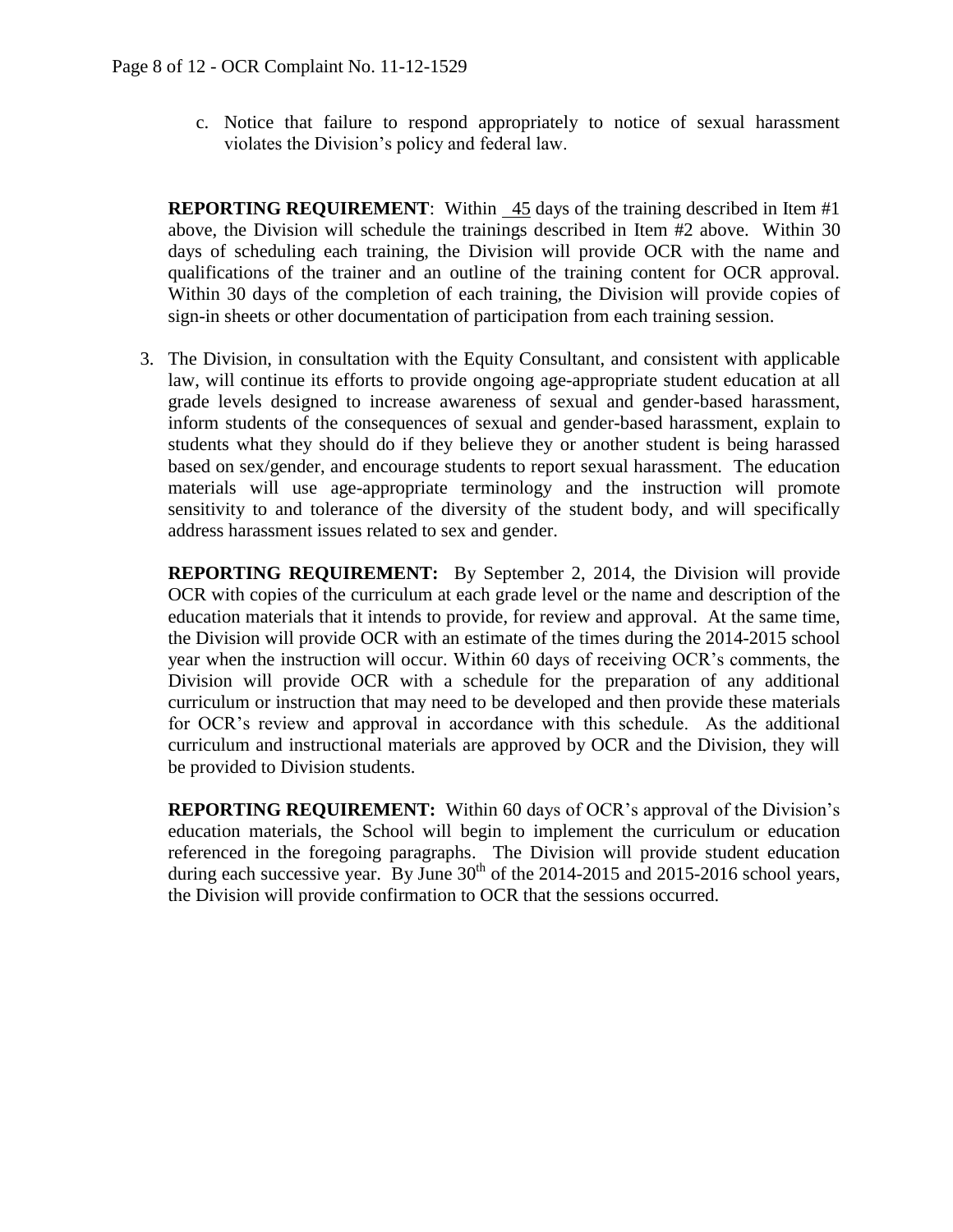#### SCHOOL CLIMATE

1. In consultation with the Equity Consultant, and consistent with applicable law, the Division will develop or adopt, and administer at the middle and high school level, age appropriate school climate surveys, or another appropriate method of assessing school climate (which may, without limitation, include sampling methodology, focus groups or interviews), to be used on an annual basis for students and staff to assess the effectiveness of steps taken pursuant to this agreement or otherwise by the Division to ensure that it is free of sexual and gender-based harassment.

**REPORTING REQUIREMENT:** By July 15, 2014, 2014 the Division will take necessary steps to ensure that the Fairfax County Youth Survey, annually beginning with the 2014 administration, includes questions on instances of being the victim, and/or perpetrator, of sexual harassment. By January 30, 2015 the Division will provide OCR a draft of further proposed changes to the state or local climate survey and/or other appropriate assessment methodology, for review and approval.

2. Based on the results of the climate assessment and in consultation with the Equity Consultant, the Division will take steps to continue to ensure that it is free of sexual and gender-based harassment.

**REPORTING REQUIREMENT:** By February 15, 2015, and annually thereafter, the Division will administer the climate survey and/or other assessment methodology and provide OCR with an overview of the assessment methodology employed. By July 1, 2015, the Division will provide OCR with a summary of the results, and annually thereafter until such time as OCR closes the monitoring of this case.

**REPORTING REQUIREMENT:** By September 30, 2015, and annually thereafter until such time as OCR closes the monitoring of this case, the Division will provide OCR with a list of steps it will take in response to the results of the climate assessment.

- 3. In order to provide the opportunity for further consultation and input concerning the issue of peer sexual harassment, the Division's Human Relations Advisory Committee, with input from community stakeholders including parents, students, and teachers, will assess the Division's efforts to eliminate any hostile environment and its effects, and prevent harassment from recurring. The Committee will have the same privileges as other Division-level advisory committees, including access to meeting space and public notice about the committee. The Committee will:
	- a. Recommend strategies for preventing harassment, and for ensuring that the students understand their right to be protected from discrimination, including harassment;
	- b. Provide input to Division officials regarding strategies to ensure students understand how to report possible harassment and are aware of the School's obligation to promptly and effectively respond to sexual and gender-based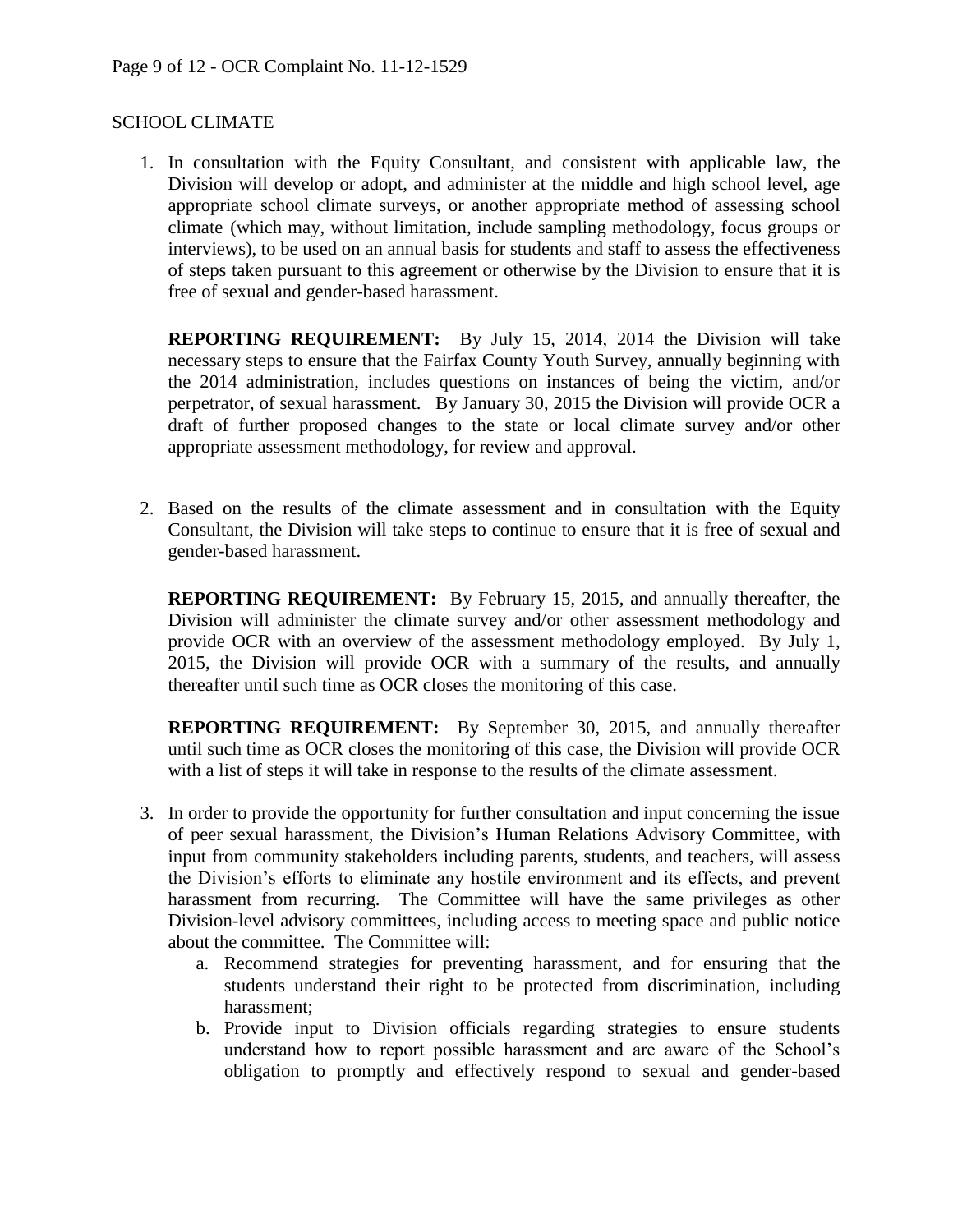harassment complaints and how, and if, outreach efforts to families can be made to obtain support for the School's anti-harassment program; and

c. The Division will consider the recommendations of the Committee and involve the Committee in the planning, monitoring, and implementation of the recommendations the Division accepts.

**REPORTING REQUIREMENT:** By September 30, 2014, and on the same date annually throughout the course of the monitoring of this agreement, the Division will provide OCR with copies of notices and other information available to students and their families about the Committee and its meetings and activities, a list of the persons who have joined the Committee, and a report summarizing any relevant reviews and/or recommendations and the Division's responses to the recommendations and suggestions (including whether and how they were implemented). OCR will provide the Division with feedback on the recommendations, and the Division will provide OCR documentation within 30 days of each step it takes to address the recommendations of the advisory committee and OCR's feedback.

### SEXUAL HARASSMENT COMPLAINTS

- 1. Coordination with Local Law Enforcement Agencies
	- a. The Division will explore opportunities for enhanced communication and collaboration with the Fairfax County Police Department.
	- b. Efforts at improved collaboration may include mutually sharing information about:
		- i. The types of complaints involving unwelcome conduct of a sexual nature the Division and local law enforcement will investigate; the standard of proof and type of evidence obtained in each type of investigation; and the type of resolution available in each type of case;
		- ii. The investigative process for the Division and for local law enforcement and any areas where the Division and local law enforcement can collaborate in their investigations and/or share evidence; and
		- iii. The manner in which the Division and local law enforcement releases findings and the implications of these findings.

**REPORTING REQUIREMENT**: Within 45 days of the execution date of the Agreement, the Division will provide OCR with documentation showing the Division has complied with the provisions of this section of the Agreement, including summaries of the information obtained and any actions taken in response to this information.

2. Within 30 days of the end of each school semester of the 2014-2015 and 2015-2016 school years, the Division will provide to OCR a random sample of the information maintained in the centralized database broken up by the Division's regions regarding the reporting, investigation and disposition of each incident of alleged sexual and genderbased harassment, which occurred in the immediately preceding semester in the Division. Specific information concerning individual complaints including the complaint itself,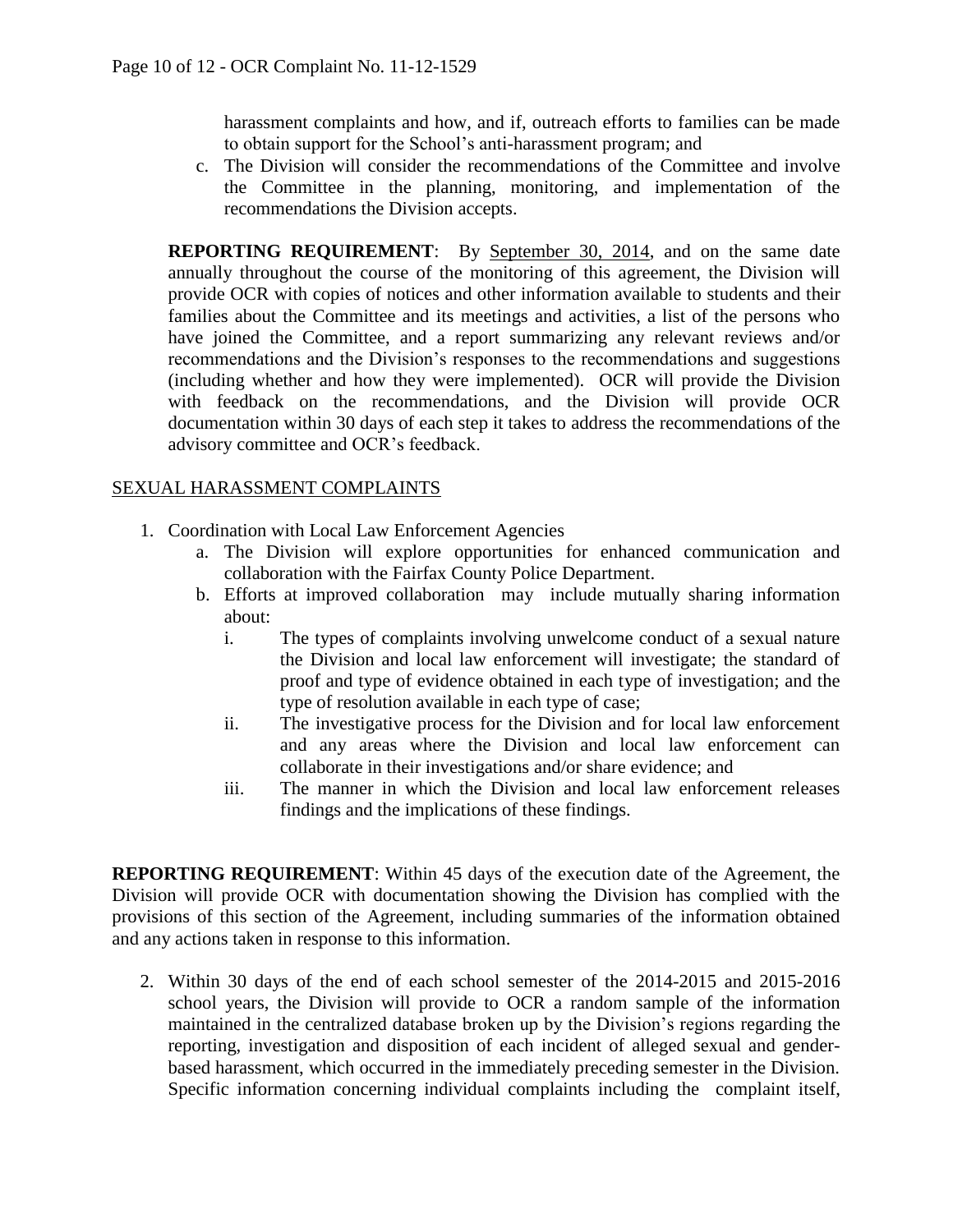incident report, correspondence (including e-mail) or other written description of the allegations, and a copy of any documentation of the Division's response, including interview notes, investigative reports, written findings, and records of any corrective action taken, including any disciplinary action, will be available upon request by OCR.

**REPORTING REQUIREMENT:** Within 30 days of the end of each semester until the monitoring of this Agreement ends, the Division will provide OCR with the information described above.

The Division understands that OCR will not close the monitoring of this Agreement until OCR determines that the School has fulfilled the terms of this Agreement and is in compliance with the regulation implementing the provisions Title IX of the Education Amendments of 1972 and its implementing regulation at 34 C.F.R. Part 106, which were at issue in this case. The Division understands that by signing this Agreement, it agrees to provide data and other information in a timely manner in accordance with the reporting requirements of this Agreement. Further, the Division understands that during the monitoring of this Agreement, if necessary, OCR may visit the Division, interview staff and students, and request such additional reports or data as are necessary for OCR to determine whether the Division has fulfilled the terms of this Agreement and is in compliance with the regulation implementing the provisions of Title IX of the Education Amendments of 1972 and its implementing regulation at 34 C.F.R. Part 106, which were at issue in this case.

The Division understands and acknowledges that OCR may initiate administrative enforcement or judicial proceedings to enforce the specific terms and obligations of this Agreement. Before initiating administrative enforcement (34 C.F.R. §§ 100.9, 100.10), or judicial proceedings to enforce this Agreement, OCR shall give the Division written notice of the alleged breach and a minimum of sixty (60) calendar days to cure the alleged breach.

 $\frac{|S|}{2014}$ Superintendent or Designee Date Fairfax County Public Schools